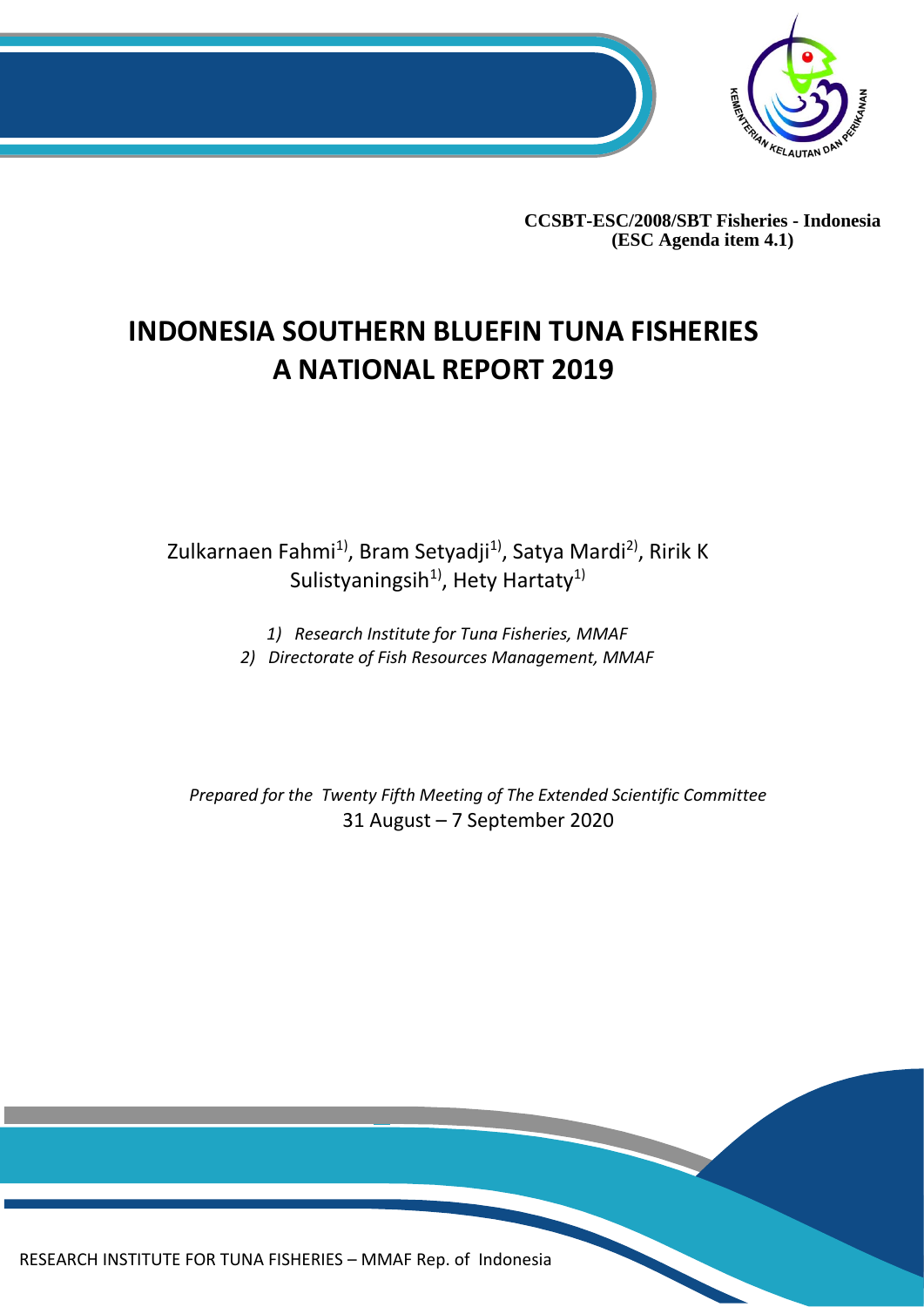#### **SUMMARY**

Southern bluefin tuna (*Thunnus maccoyii* Castelnau, 1872) is one of the tuna species seasonally caught by Indonesian longline tuna operating in the Indian Ocean. This report provides updated information on Indonesia national catch of SBT during calendar year 2019, extracted from Catch Documentation Scheme (CDS). Total number of active longline vessels recorded was 150 units. Total catch was 1,206 tons and/or about 12,834 individuals. Catchat-size ranged from 55-217 cmFL (mean=163.05 cmFL) for area 1 and 46-194 cmFL (mean=154.70 cmFL) for area 2. A total of 9 scientific observer trips were deployed in 2019, covering at least 0.35% in area 1 and 0.89% in area 2 in term of total hooks.

### **1. INTRODUCTION**

#### *1.1. Background*

This review report updates the scientific information on the Indonesia southern bluefin tuna (SBT) fishery for the 2019 calendar year, which was from 1 January 2019 to 31 December 2019.

## *1.2. Summary of Historical Development in the Fishery*

Longlining was introduced to Indonesia by Japan in the 1930s (Sadiyah and Prisantoso, 2017), but the first commercial fishing commenced in early 1960s, almost three decades later (Proctor et al., 2003). Southern Bluefin Tuna (*Thunnus maccoyii*, SBT) has been historically caught as a by-catch from longline fisheries targeting yellowfin since late-1970s (Farley et al., 2014) and bigeye since early 1980's after deep-longlining was introduced (Sadiyah et al., 2011). Among the tuna fishing ports, SBT mainly landed in Benoa. Landing activities are regularly monitored by Research Institute for Tuna Fisheries (RITF) through port sampling and scientific observer program. The first program initiated in mid-2002, but has long history as a collaboration project, which can be traced back from 1993 (Farley *et al.*, 2014). On the other hand, the scientific observer program has been introduced since mid-2005 as an Indonesia-Australia collaboration, and after 2010 it has been fully funded and conducted by RITF.

## *1.3. Overview of the Most Recent Fishing Season*

Indonesia officially became a full member of the Commission for the Conservation of Southern Bluefin Tuna (CCSBT) in 2008. Ever since, Indonesia reserved the right to have total allowable catch (TAC) around 1,023 tons for a period 2018-2020. In order to establish a reliable catch data, DGCF introduced catch documentation scheme (CDS) in 2010 under CCSBT framework, and it has been used as a basis for official catch data since 2015. SBT catch for the last four years increased steadily (~200 tons/year), whereas the excess catches compensated through carry over policy. Total catch in 2019 (1,206 tons) was 10% higher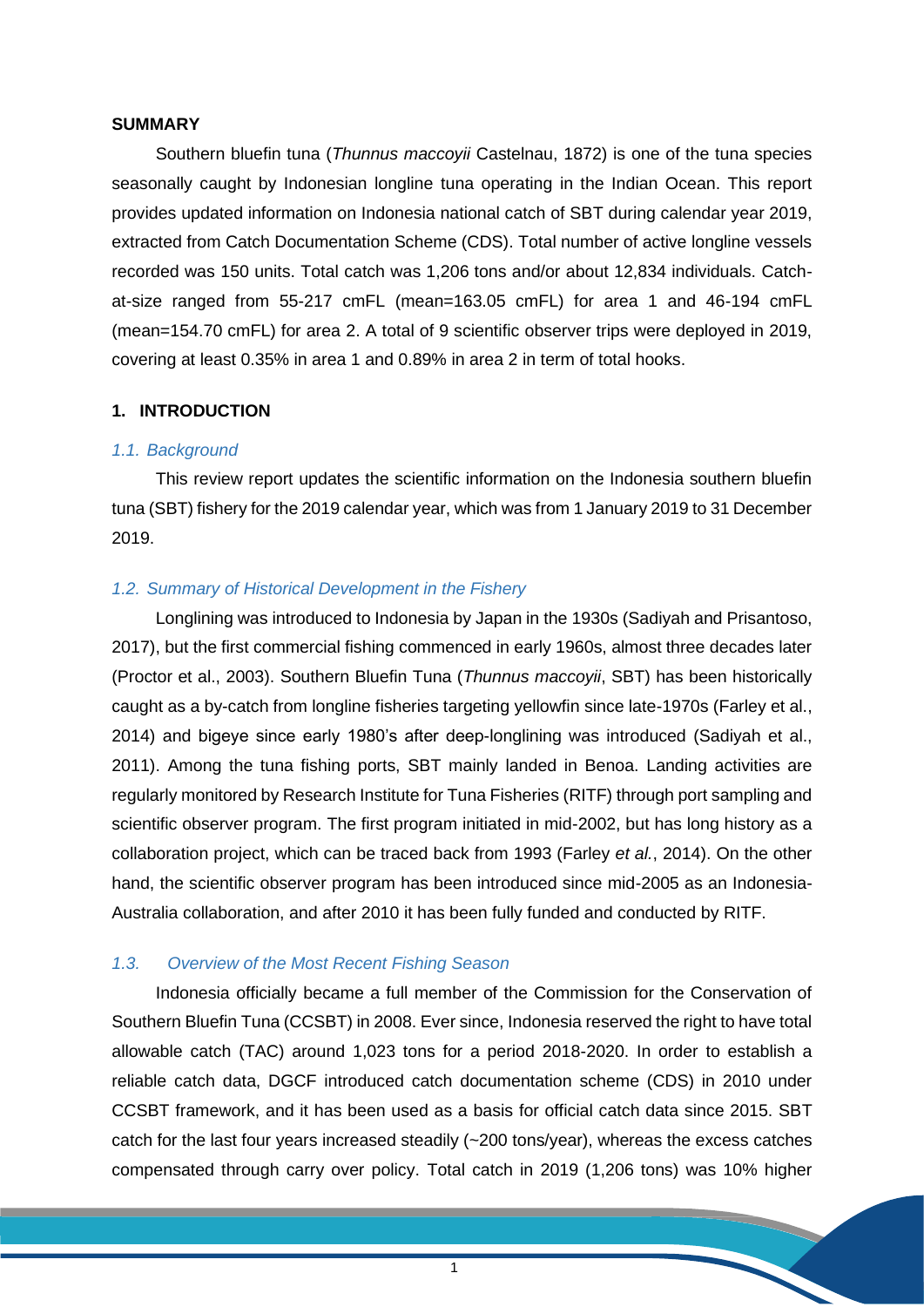compared to previous year, set a record for second highest catch after 2013 (1,863 tons) in period 2011-2019.

#### **2. CATCH AND EFFORT**

#### *2.1. Trends by Gear Type*

Since early days, longlining was and the only known gear capable of catching SBT. Therefore, this review report only compile catch trends from longline.

#### *2.2. Trends by Area and Season*

Catch and effort of SBT in particular are monitored through daily port sampling program, scientific observer program, catch documentation scheme and logbook data. As for the later, improvement has been made since the introduction of e-logbook program in 2017. In general, the common fishing season for SBT is during September-April. On the other hand, November marked as the highest, while May and June were joint lowest (Table 1). For the last three years, all the SBT caught were declared only from CCSBT statistical area 1 and 2. The total catch in area 1 was 25% higher compared to last year's for around 1,015 tons. In contrast, total catch from area 2 was reduced around 40% for around 191 tons (Table 2). Since the largest market for SBT was Japan, Indonesia also processed all the SBT caught in GGT (Gilled and Gutted, tail retained) condition. Therefore, the total SBT catch in weight was produced using the conversion factors "1.15" from the processed weight. The total catch weight in 2019 was 1,206 ton, or equivalent to 12,835 individuals (Table 3). Total estimated effort in 2019 was 20% lower compared to previous year for around 24 million hooks. Most fishing operations (78%) were conducted in area 1 (Table 4).

### **3. Nominal CPUE**

#### *3.1. Trends by Fleet*

All recorded SBT catch was obtained from domestic fleets, there were no authorization from foreign, ex-foreign or foreign charter fleet since the issuance of Ministerial Decree No. 10/PERMEN-KP/2015 which the extension of Ministerial Decree No. 56/PERMEN-KP/2014 concerning the moratorium on ex-foreign vessels business permit in Indonesia. And supported by regulation on the prohibition transshipment as declared in Ministerial decree No. 57/PERMEN-KP/2014.

## *3.2. Trends by Area and Season*

Catch-per-unit-of-effort was collected through scientific observer program from mid-2005 to 2019 conducted by Research Institute for Tuna Fisheries (RITF). In general, the nominal CPUE for SBT from mid-2005 never exceed 0.5/1000 hooks, except for the last 3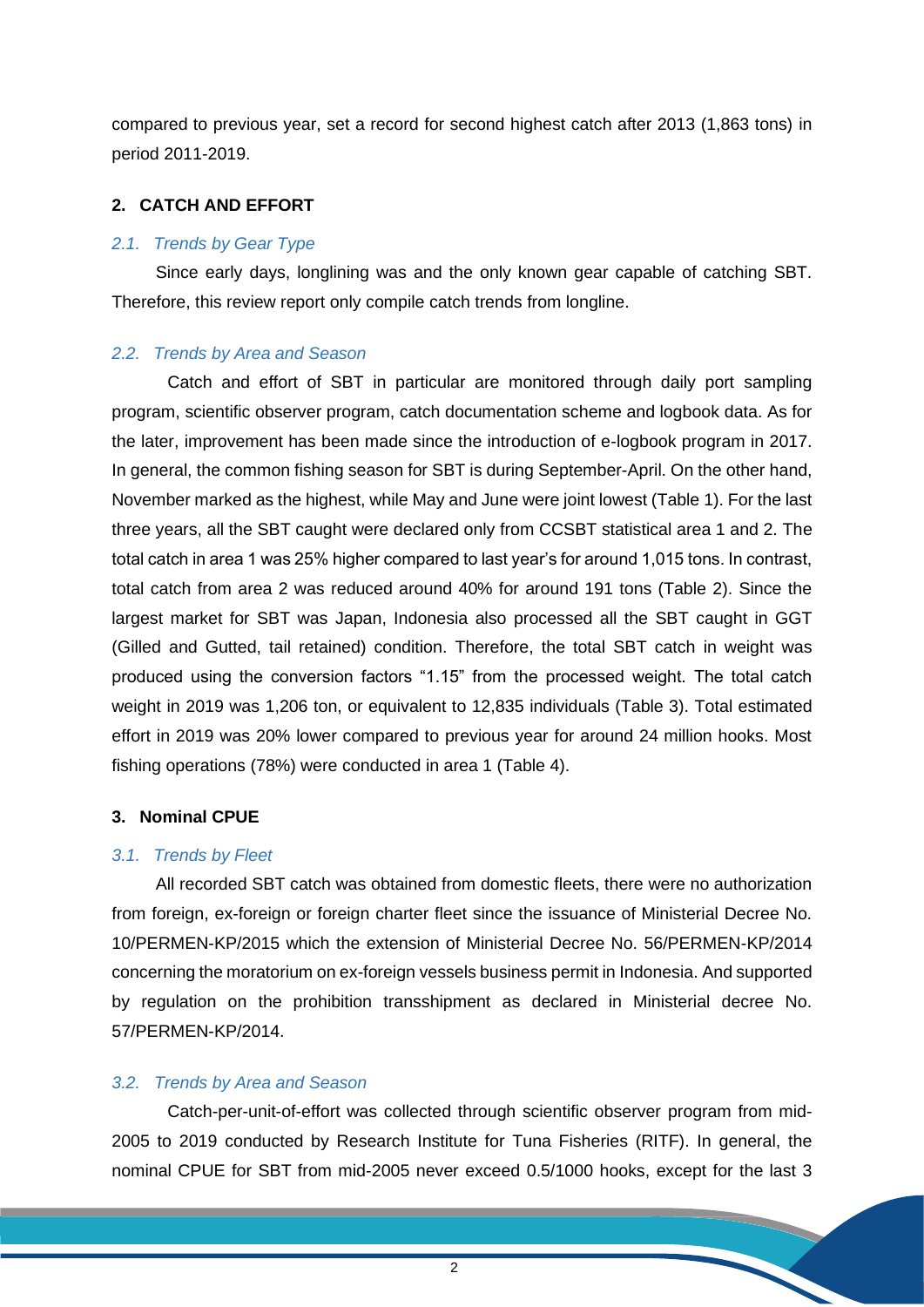years where the nominal CPUE were 2.14, 0.89 and 0.65 respectively. Area 2 traditionally possessed higher CPUE compared to Area 1 (Table 5). However, lack of temporal coverage in this area (mostly caused by retention from the industry regarding observer placement) may incur additional uncertainties. In addition, CPUE calculated from logbook data also presented in this report, for a period of 2017-2019 (Table 5). It is a direct consequence from quality improvement over the years, although, total coverage still around 10% from total catch. The CPUE are presented in kg/1000 hooks.

## **4. SIZE COMPOSITION**

#### *4.1. Trends by Fleet*

Catch-at-size of SBT is regularly monitored through port sampling program, scientific observer program and Catch Documentation Scheme (CDS) report. In order to avoid any discrepancies, this review report uses size data obtained from CDS which provides a complete census of fish lengths for the fishery since 2011. All the data recorded and reported came from domestic fleet.

## *4.2. Trends by Area and Season*

During 2019 calendar year, a total of 12,835 specimens were measured and weighted to the nearest centimeter and kilogram. More than 80% of the fish declared from area 1 (10,683 individuals), while the rest (2,152 individuals) harvested from area 2. The length frequency distribution showed a consistent pattern in the last 4 years. Where the average size of SBT caught between 161-170 cmFL. Size distributed between 55-217 cmFL with an average of 163.0 cmFL (Figure 1). Smaller fishes measured from area 2, ranged from 46-194 cmFL (mean=154.7 cmFL). The average size of SBF caught in area 2 in slightly increasing (~7.5cmFL/year) in the last 3 years (Figure 2).

## **5. FLEET SIZE AND DISTRIBUTION**

#### **5.1. Trends by Area and Season**

A total of 150 authorized tuna long line vessels were reportedly caught SBT in 2019. The total number of active vessels was slightly increase (~7%) compared to previous year (139 vessels). 120 vessels were operated mostly in the area 1 and the rest (30) were in the area 2 (Table 7).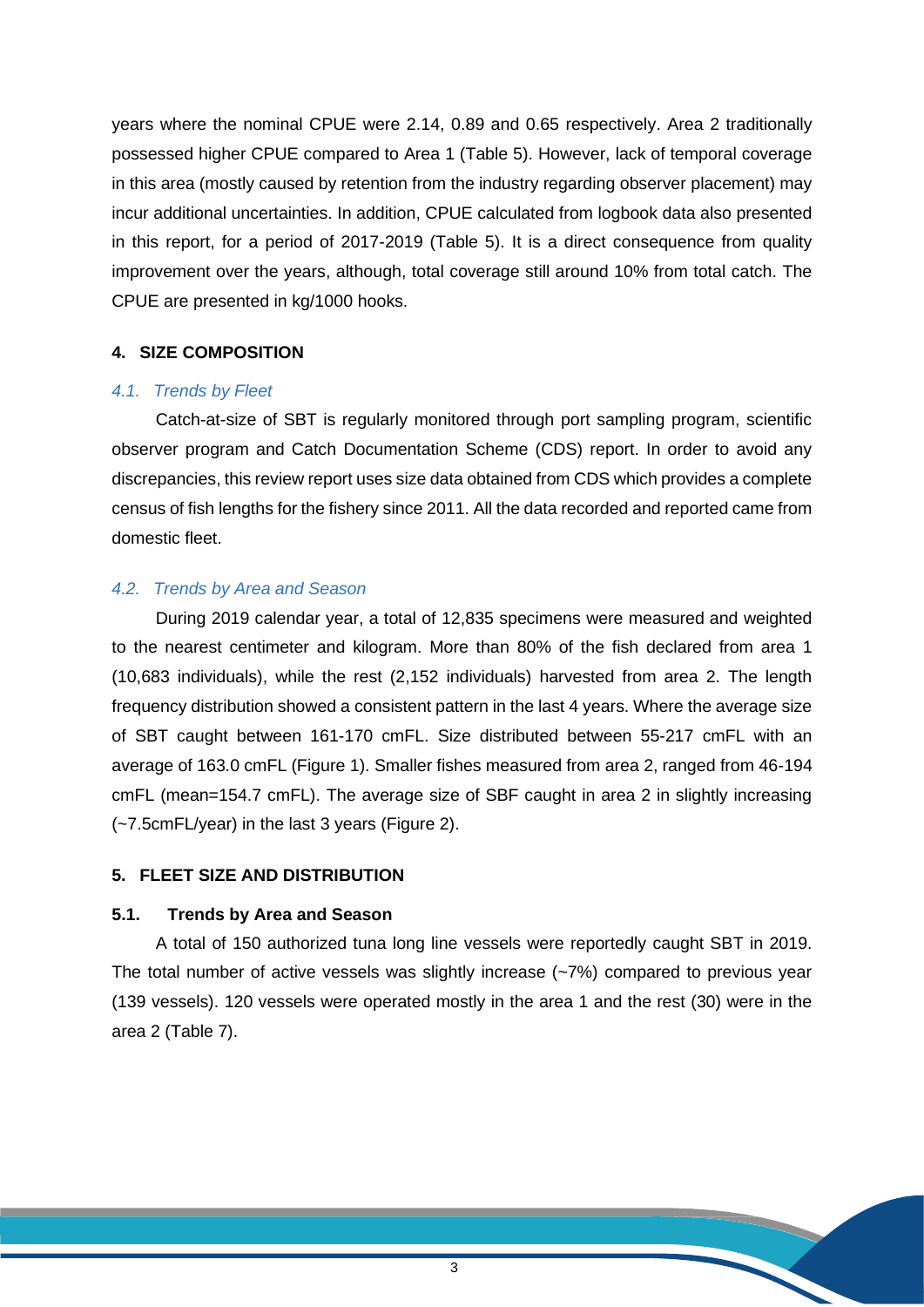## **6. RESEARCH AND MONITORING TO IMPROVE ESTIMATES OF ATTRIBUTABLE CATCH**

#### *6.1. RELEASE AND/OR DISCARDS*

### **6.1.1. Current status**

There is no regulation in place related to release and/or discards for southern bluefin tuna. The regulation only applies on some species of sharks and rays. Since all SBT were fully retained, there is no need for estimation on non-retained catches.

## **6.1.2. Research**

There is currently no research in this area.

## **6.1.3. Monitoring**

Monitoring for any possibility of SBT catches being realease and/or discards conducted by fulfill information into logbook by skipper voluntary, report from observer officer deployed on board and random interview to crew/member of fishing vessel once their vessel landing their catch on port.

## *6.2. RECREATIONAL FISHING*

## **6.2.1. Current status**

There are still no information and data related SBT catches from recreational fishing due to no regulation had been issued to permit recreational fishing association to catch SBT, consideration that the fact of fishing ground of SBT far from coastline of Indonesia territory and also recreational fishing association prefer to operate their vessel near shallow water targeting other small pelagic/demersal species.

## **6.2.2. Research**

There is currently no research in this area.

## **6.2.3. Monitoring**

Monitoring of compliance (for other species) with these requirements is conducted by selfreporting.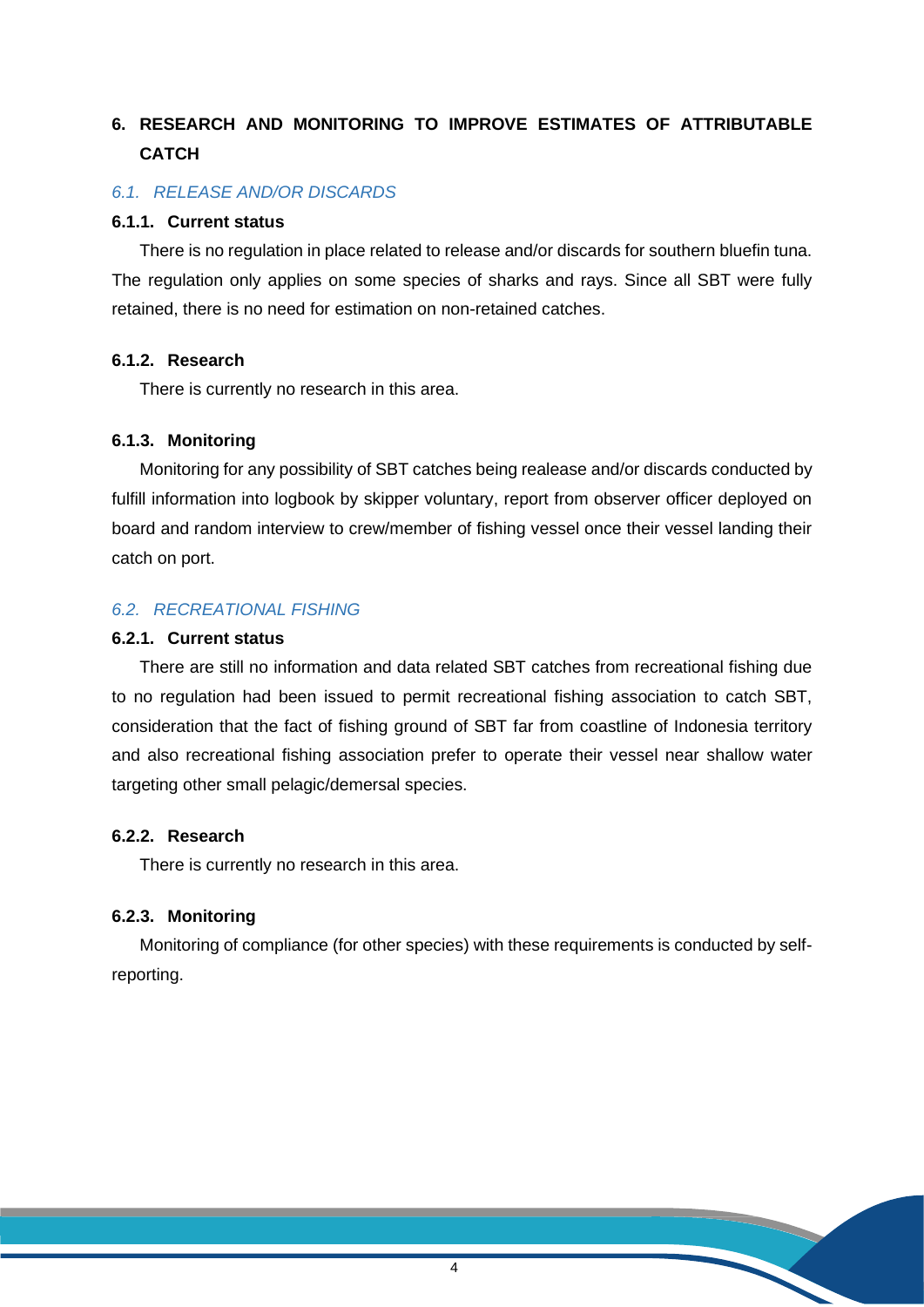## *6.3. OTHER SOURCES (E.G. CUSTOMARY, TRADITIONAL AND/OR ARTISANAL FISHING)*

#### **6.3.1. Current status**

By definition, artisanal/small-scale fleet (30-60 GT) is categorized together with middlescale (60-200 GT) and large-scale (>200 GT) fleets under Ministerial Regulations No. 30/PERMEN-KP/2012 and No. 36/PERMEN-KP/2015. Most vessel registered and eligible for catching SBT categorized in either small-scale and middle-scale fleet. Small-scale fleet responsible for 21.4% of total catch (257.56 tons), on the other hand, middle-scale longliners dominated the rest of the catch as much as 78.6% or equal with 948.47 tons.

## **6.3.2. Research**

Research activity conducted regularly through port sampling activity along with monitoring for industrial scale since all SBT activity centralized in same fishing port. Research program currently continued to collect any various sample particularly for otolith, genetic and reproductive samples of SBT.

## **6.3.3. Monitoring**

Monitoring for any possibility of SBT catches from other fisheries which did not yet manage into CDS system conducted by collecting all information related SBT catches from all fishing port along coastline in Indian Ocean. Currently there are still no source data and information SBT catches reported from other traditional/artisanal fishing, therefore all catches were recorded dan documented in CDS system.

#### **7. DEVELOPMENT AND IMPLEMENTATION OF SCIENTIFIC OBSERVER PROGRAM**

## **7.1. Observer training**

Indonesia developed scientific observer program since mid-2005, which was initially a collaboration program between Indonesia's Ministry of Marine Affairs through Research Center for Capture Fisheries (RCCF) and CSIRO Marine and Atmospheric Research, Australia (Sadiyah et al., 2012). The program continued by Research Institute for Tuna Fisheries (RITF) since 2011 with the support from the government. Directorate General of Capture Fisheries (DGCF) is the governing body which responsible for the recruitment and training of Fisheries Observers. 15 scientific observers were recruited and trained in 2014, through a week long program. Currently there are six active scientific observers in RITF. In addition to scientific observer, a national observer program was established in 2013 in accordance with the issuance of Ministerial Regulation No. 01/PERMEN-KP/2013. It is a positive progress to secure government budget for observer program in the future. Since the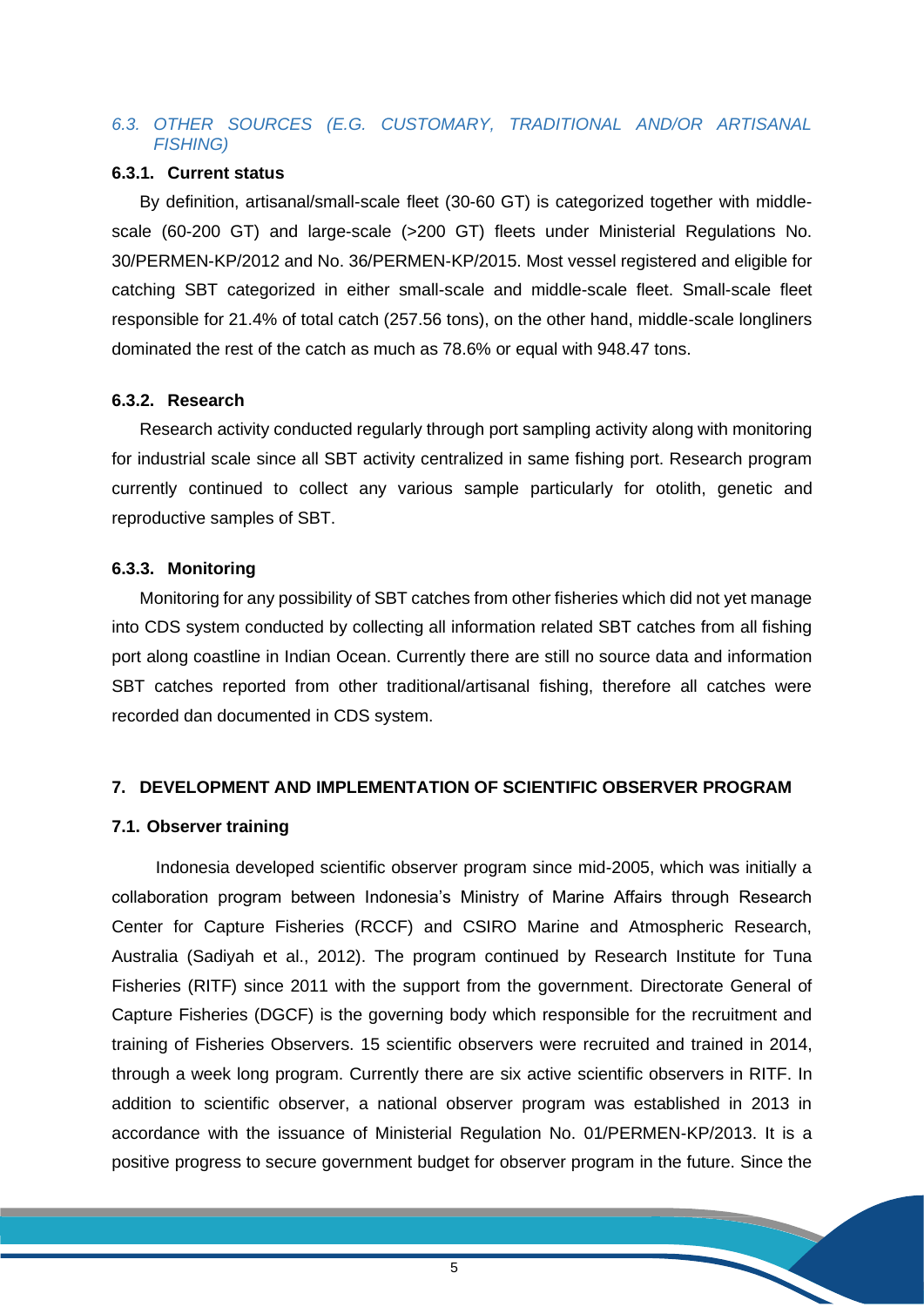ban of transshipment, the ROP function just as ROS, however, it mostly covers small-scale and surface/coastal fisheries.

## **7.2. Scientific observer program design and coverage**

A total of 5 scientific observer were deployed in 2019, involved in 9 trips, lasted for 328 days-at-sea (36 days/trip in average) with 221,786 hooks observed. The number of hooks observed slightly lower (18.5%), but the number of trips was higher (33.3%) compared to previous years. A model that will be developed in the future, in order to increase both spatial and temporal coverage (Table 8). In term of spatial coverage, the observations were distributed equally (~30%) for each area i.e. EEZ, Area 1 and Area 2 (Table 9).

## **7.3. Observer data collected**

List of observer data collected against the agreed range of data set out in Attachment 1. *Catch data*: Amount of catch observed of SBT and other species (if collected), by area and season, and % observed out of total estimated SBT catch by area and calendar year.

## See **Tables 4** and **5**.

*Effort data*: Amount of effort observed (hooks), by area and calendar year and % observed out of total by area and seasons

See **Tables 4** and **5**.

*Length frequency data*: Number of fish measured per species, by area and calendar year. Not presented in this report.

*Biological data*: Type and quantity of other biological data or samples (otoliths, sex, maturity, Gonosomatic index, etc.) collected per species. Not presented in this report.

## **7.4. Tag return monitoring**

One dart tag was captured during observer trips in 2018, and none in 2019.

## **7.5. Problems experienced**

Retention from some fishing company is still the major stumble in scientific observer deployment. A concern about the leaking of crucial information, like specific geo-location of the fishing ground is likely the main reason.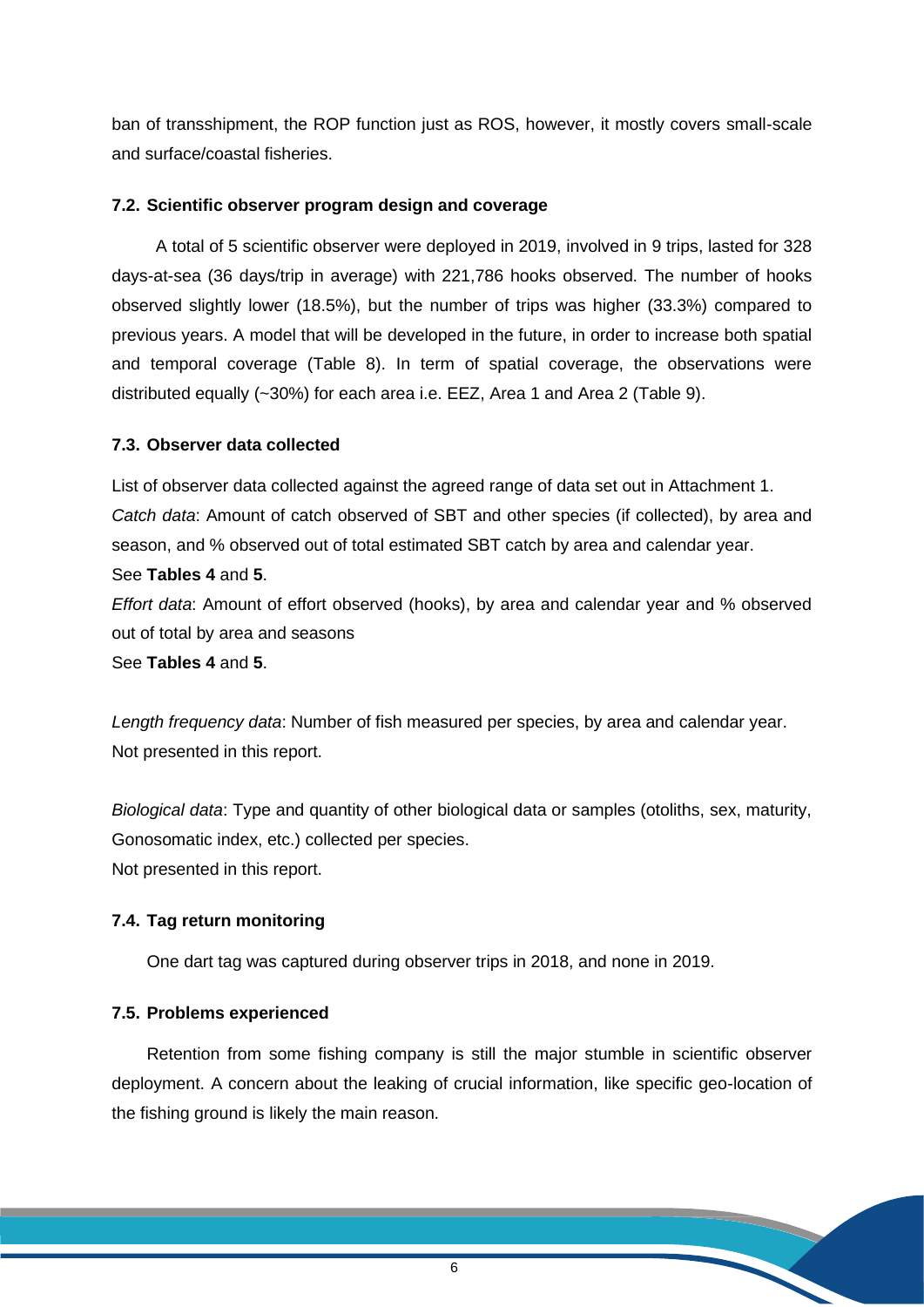## **8. OTHER RELEVANT INFORMATION**

There is no information at the moment.

## **9. ACKNOWLEDGEMENTS**

We acknowledge contribution of all active enumerators and observers in Research Institute for Tuna Fisheries, Bali for their significant research works and data contribution during this preparation. We also thanks to ACIAR, CSIRO that shared significant role and contribution on strengthening on research activities through improving port sampling and scientific observer. A significant contribution of the Directorate Fish Resource - Directorate General for Capture Fisheries regarding national and CDS data are also significantly supporting this national report. We also thanks Directorate Monitoring and Infrastructure Development, Directorate General of Marine Fisheries Surveillance (DGMFS) for their continuing support.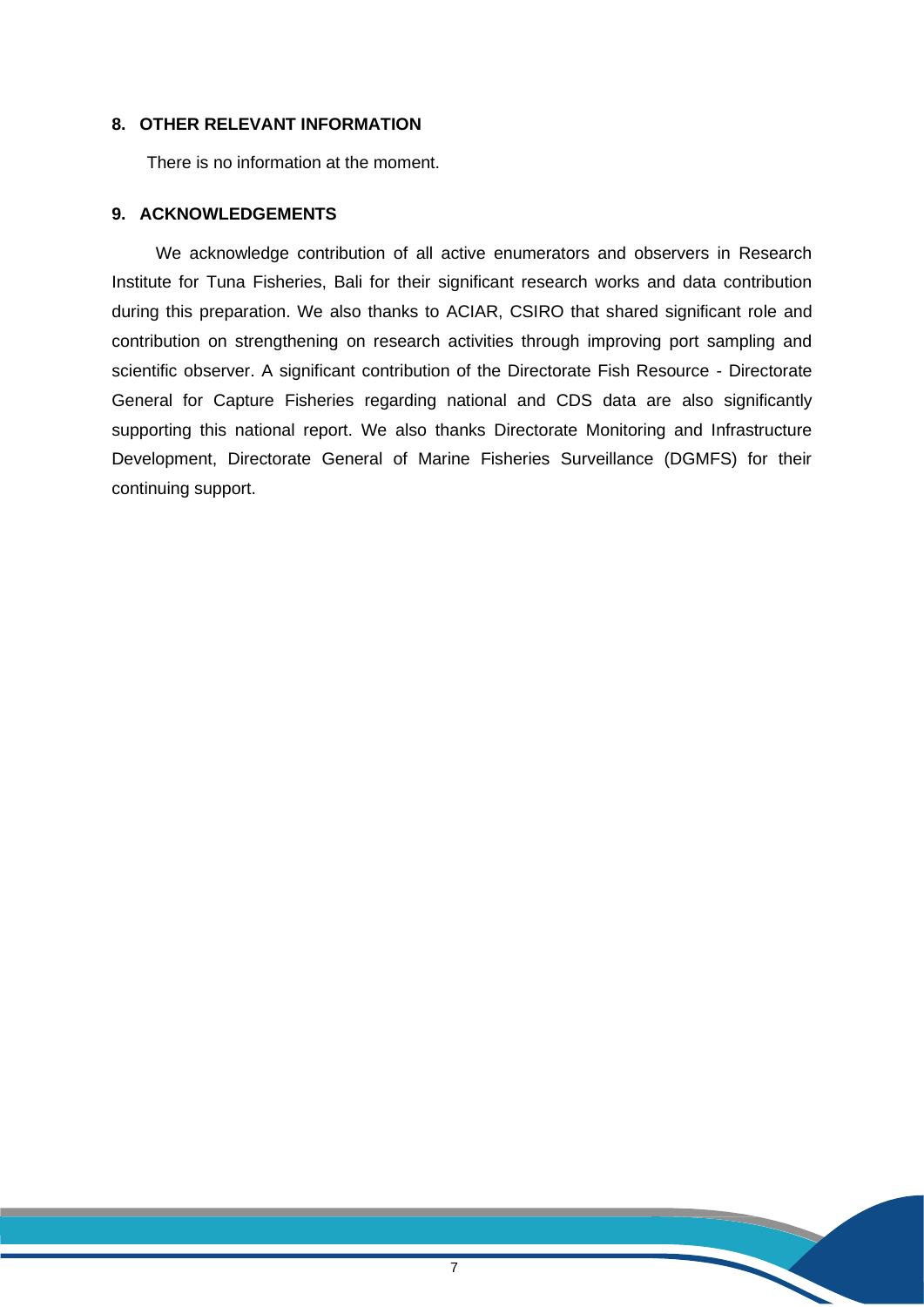## **10. REFERENCES**

- Fahmi, Z., Abutohir, W.S., Yunanda, T., Raup, S.A., Setyadji , B., Handayani, R., Mardi, S., Budiato, A. Indonesia Southern Bluefin Tuna Fisheries. A National Report Year 2018. 24th Meeting of the Scientific Committee incorporating the Extended Scientific Committee. Capetown, South Africa 2 - 7 September 2019. CCSBT-ESC/1909/SBT FISHERIES – Indonesia.
- Fahmi, Z., Ruchimat, T., Satria, F., Nugroho, D., Wudianto, Yunanda, T., Setyadji , B., Sadiyah, L., Mardi, S., Utama, F.W. Indonesia Southern Bluefin Tuna Fisheries. A National Report Year 2017. 23rd Meeting of the Scientific Committee incorporating the Extended Scientific Committee. San Sebastian, Spain 3 - 8 September 2018. CCSBT- ESC/1809/SBT FISHERIES – Indonesia.
- Fahmi, Z., Ruchimat, T., Satria, F., Tampubolon, S., Setyadji, B., Sadiyah, L., Mardi, S., Utama, F.W., & D. Nugroho. Indonesia Southern Bluefin Tuna Fisheries. A National Report Year 2016. 22nd Meeting of the Scientific Committee incorporating the Extended Scientific Committee. Yogyakarta, Indonesia 28 August – 2 September 2017. CCSBT-ESC/1708/SBT FISHERIES – Indonesia.
- Fahmi, Z., Satria, F., Sadiyah, L., Retnowati, S.D., Setyadji, B., Nugraha, B., Utama, F.W., Mardi, S. & D. Nugroho. Indonesia Southern Bluefin Tuna Fisheries. A National Report Year 2015. 21st Meeting of the Scientific Committee incorporating the Extended Scientific Committee. Kaohsiung, Taiwan 05 – 10th September 2016. CCSBT- ESC/1609/SBT FISHERIES – Indonesia.
- Nugroho, D., Suman, A., Satria, F., Nugraha, B., Sadiyah, L., Puji, A., Kartika, R.K. & K. Siregar, 2014. Indonesia Southern Bluefin Tuna Fisheries. A National Report Year 2013. 19th Meeting of the Extended Scientific Committee. 1- 6th Sept 2014, Auckland, New Zealand. CCSBT – ESC/SBT Fisheries – Indonesia.
- Nugroho, D., Nugraha, B., Hernuryadin, Y., Wujdi, A., Jatmiko, I. & R.K. Sulistyaningsih. 2015. Indonesia Southern Bluefin Tuna Fisheries**.** A National Report Year 2014. 20th Meeting of the Extended Scientific Committee. 1-5th Sept 2015, Incheon, South Korea. CCSBT – ESC/SBT Fisheries – Indonesia
- Satria, F., Wudianto., Nugroho, D., Sadiyah, L., Nugraha, B., Barata, A. & Suryanto. 2011. National report Indonesia southern bluefin tuna fisheries. Bali, Benoa, 19 - 28th July 2011. CCSBT – ESC/1107/SBT FISHERIES – Indonesia (revised).
- Satria, F., Suman, A., Nugroho, D., Nugraha, B., Widodo, A.A., Sadiyah, L., Barata, A. & K. Siregar. 2012. A National report Indonesia southern bluefin tuna fisheries, 27-31th Aug 2012, Tokyo, Japan. CCSBT – ESC/1107/SBT FISHERIES – Indonesia (revised).
- Satria, F., Nugraha, B., Nugroho, D., Sadiyah, L. & K. Siregar, 2013. Indonesia Southern Bluefin Tuna Fisheries. A National Report Year 2012. 18th Meeting of the Extended Scientific Committee. 2-7th Sept 2012, Canberra, Australia. CCSBT – ESC/ 1309/SBT FISHERIES – Indonesia.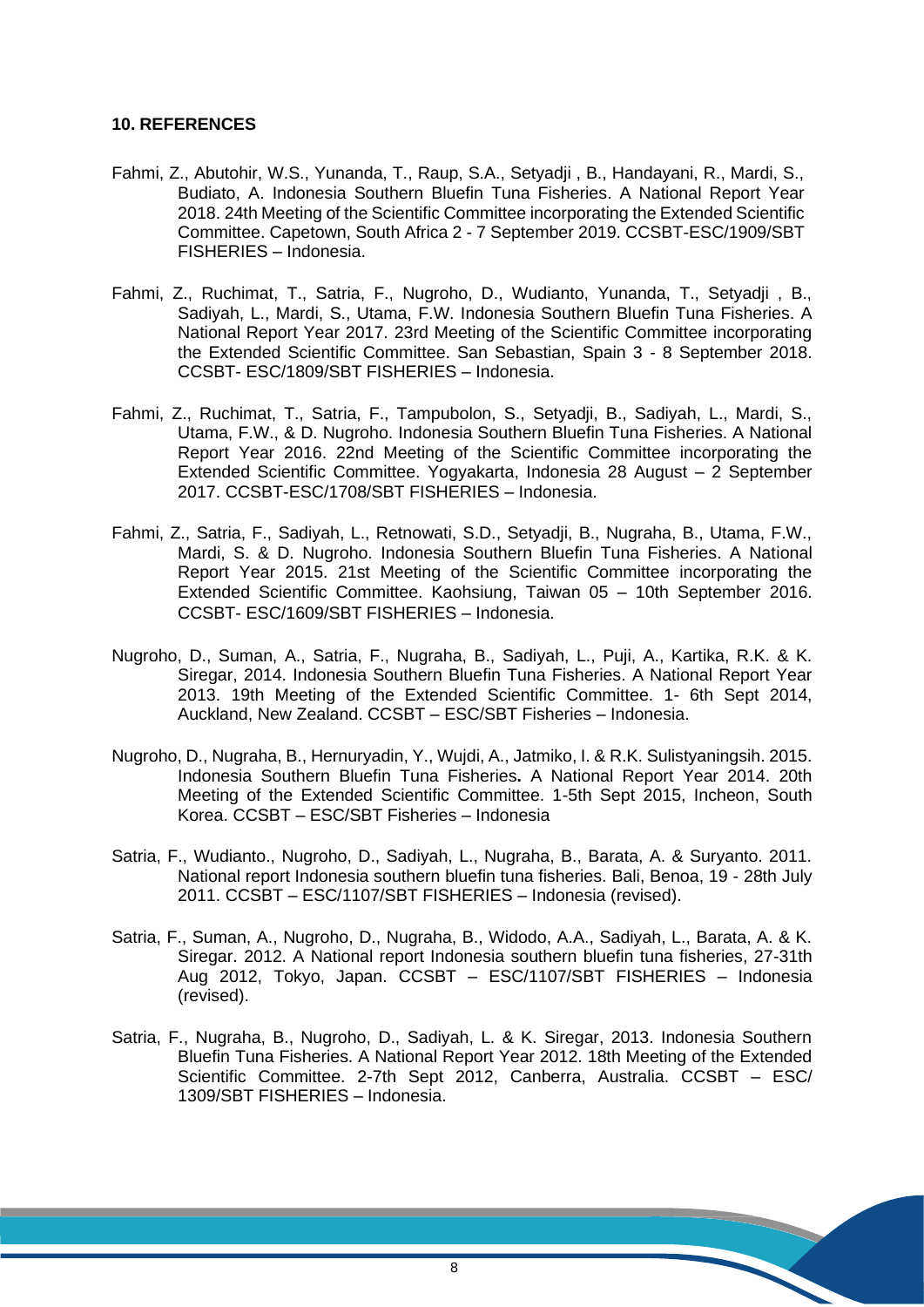## **11. APPENDIX – Tables**

| Year | Jan | Feb | Mar | Apr | May | Jun | Jul | Aug | Sep | Oct | Nov | Dec | All   |
|------|-----|-----|-----|-----|-----|-----|-----|-----|-----|-----|-----|-----|-------|
| 2011 | 69  | 61  | 97  | 78  | 62  |     | 67  | 70  | 79  | 17  | 48  | 77  | 842   |
| 2012 | 68  | 75  | 53  | 44  | 12  | 20  | 49  | 110 | 147 | 128 | 99  | 105 | 910   |
| 2013 | 156 | 245 | 232 | 114 | 18  | 21  | 28  | 93  | 126 | 105 | 134 | 110 | 1,383 |
| 2014 | 86  | 119 | 102 | 54  | 26  | 35  | 30  | 84  | 86  | 127 | 148 | 167 | 1,063 |
| 2015 | 83  | 92  | 129 | 59  | 5   |     | 3   | 6   | 37  | 64  | 39  | 74  | 593   |
| 2016 | 75  | 131 | 95  | 56  | 33  | 24  | 30  | 28  | 49  | 39  | 12  | 29  | 601   |
| 2017 | 82  | 98  | 104 | 68  | 14  |     | 3   | 46  | 98  | 119 | 134 | 68  | 835   |
| 2018 | 241 | 243 | 191 | 95  | 12  | 3   | 4   | 28  | 60  | 82  | 79  | 48  | 1,087 |
| 2019 | 139 | 123 | 81  | 29  | 19  | 22  | 46  | 79  | 169 | 173 | 203 | 123 | ,206  |

**Table 1.** Nominal catch by month (in tons)

**Table 2.** Nominal catch by statistical area (in tons)

| Year | Area1 | Area2 | Area <sub>8</sub> | Area9 | Area14 | All   |
|------|-------|-------|-------------------|-------|--------|-------|
| 2011 | 616   | 30    | 175               |       |        | 842   |
| 2012 | 676   | 218   | 10                |       |        | 910   |
| 2013 | 1,061 | 241   | 74                |       |        | 1,383 |
| 2014 | 802   | 121   | 140               |       |        | 1,063 |
| 2015 | 593   |       |                   |       |        | 593   |
| 2016 | 601   |       |                   |       |        | 601   |
| 2017 | 700   | 135   |                   |       |        | 835   |
| 2018 | 773   | 313   |                   |       |        | 1,087 |
| 2019 | 1,015 | 191   |                   |       |        | 1,206 |

**Table 3.** Annual catches of SBT (in tons)

| Year | Reported to CCSBT | <b>National Fisheries Statistics</b> | Catch estimate/CDS |
|------|-------------------|--------------------------------------|--------------------|
| 2011 | 842               | 842                                  | 769                |
| 2012 | 910               | 910                                  | 817                |
| 2013 | 1,383             | 1,383                                | 722                |
| 2014 | 1,063             | 1,063                                | 1,187              |
| 2015 | 593               | 593                                  | 593                |
| 2016 | 601               | 601                                  | 601                |
| 2017 | 835               | 835                                  | 835                |
| 2018 | 1,087             | 1,087                                | 1,087              |
| 2019 | 1,206             | 1,206                                | 1,206              |

X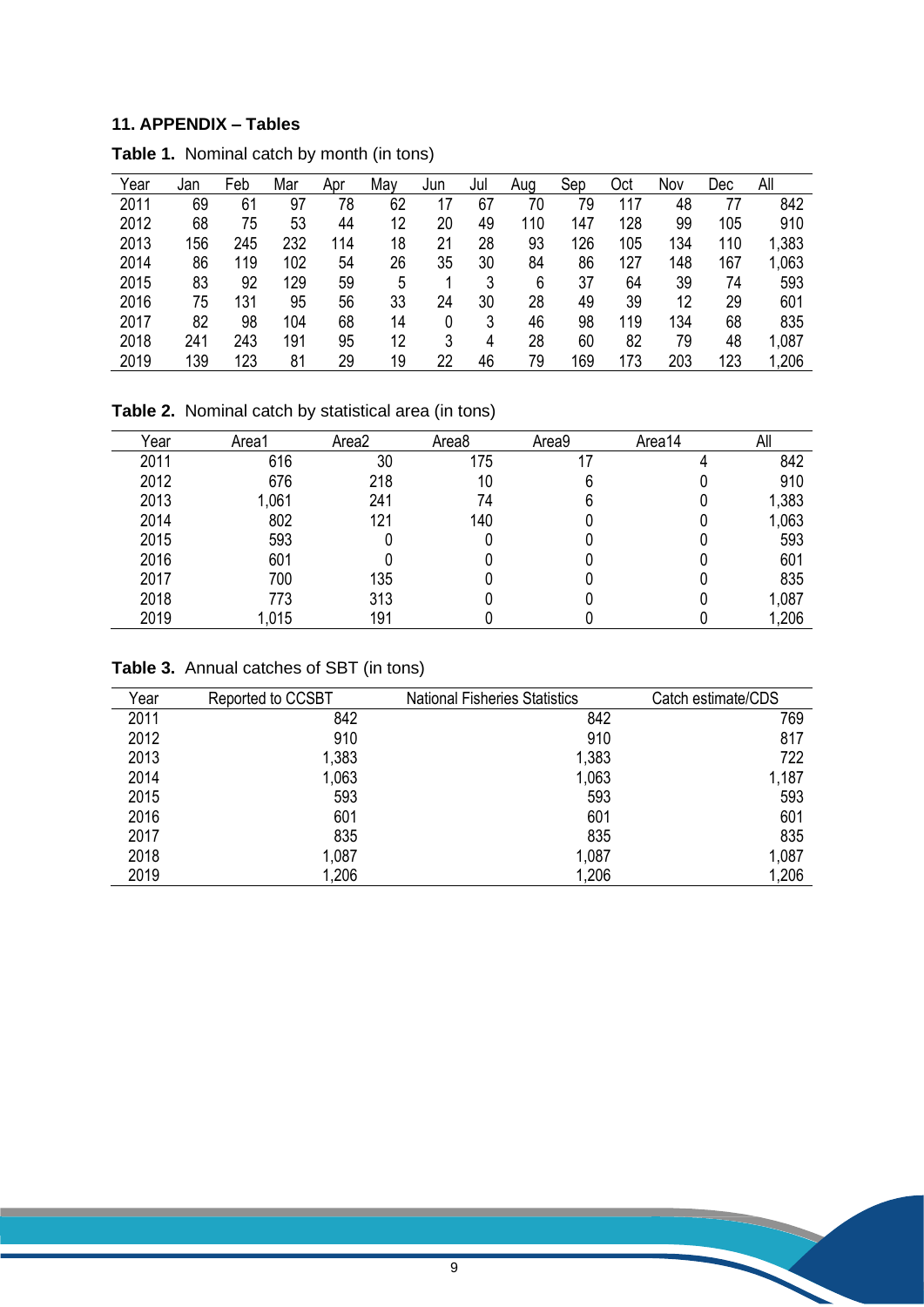|                      |                  | Fishery |            | <b>CCSBT</b> | <b>Total &amp; Observed Effort</b> |                    |                          |  |
|----------------------|------------------|---------|------------|--------------|------------------------------------|--------------------|--------------------------|--|
| Country /<br>Fishing | Calendar<br>Year | Gear    | Fleet      | Statistical  | Total                              | Total              | Observer                 |  |
| Entity               |                  | Code    | Code       | Area         | Effort*                            | Observed<br>Effort | Coverage<br>(percentage) |  |
| ID                   | 2011             | LL      | <b>IDD</b> |              | <b>NA</b>                          | 110,384            | <b>NA</b>                |  |
| ID                   | 2012             | LL      | <b>IDD</b> |              | <b>NA</b>                          | 98,916             | <b>NA</b>                |  |
| ID                   | 2012             | LL      | <b>IDD</b> | 2            | <b>NA</b>                          | 154,074            | <b>NA</b>                |  |
| ID                   | 2013             | LL      | <b>IDD</b> |              | <b>NA</b>                          | 244,383            | <b>NA</b>                |  |
| ID                   | 2014             | LL      | <b>IDD</b> |              | <b>NA</b>                          | 141,428            | <b>NA</b>                |  |
| ID                   | 2015             | LL      | <b>IDD</b> |              | <b>NA</b>                          | 147,526            | <b>NA</b>                |  |
| ID                   | 2016             | H       | <b>IDD</b> |              | <b>NA</b>                          | 95,167             | <b>NA</b>                |  |
| ID                   | 2017             | H       | <b>IDD</b> |              | 17,312,208                         | 32,212             | 0.19                     |  |
| ID                   | 2017             | LL      | <b>IDD</b> | 2            | 3,660,367                          | 63,960             | 1.75                     |  |
| ID                   | 2018             | LL      | <b>IDD</b> |              | 22,198,042                         | 160,686            | 0.72                     |  |
| ID                   | 2018             | LL      | <b>IDD</b> | 2            | 7,043,942                          | 19,890             | 0.28                     |  |
| ID                   | 2019             | LL      | <b>IDD</b> |              | 18,510,529                         | 84,947             | 0.46                     |  |
| ID                   | 2019             |         | <b>IDD</b> | 2            | 8,063,024                          | 63,850             | 0.79                     |  |

**Table 4.** Total estimated effort by statistical area

**Table 5.** Nominal CPUE by statistical area. Source: scientific observer program

| Year |        | Scientific Observer (No/1000 hooks) | Logbook (kg/1000 hooks) |           |           |           |
|------|--------|-------------------------------------|-------------------------|-----------|-----------|-----------|
|      | Area 1 | Area 2                              | Combined                | Area      | Area 2    | Combined  |
| 2011 | 0.05   | <b>NA</b>                           | 0.05                    | <b>NA</b> | ΝA        | NA        |
| 2012 | 0.22   | 0.03                                | 0.11                    | ΝA        | ΝA        | <b>NA</b> |
| 2013 | 0.12   | <b>NA</b>                           | 0.12                    | NA        | ΝA        | <b>NA</b> |
| 2014 | 0.09   | <b>NA</b>                           | 0.09                    | ΝA        | <b>NA</b> | <b>NA</b> |
| 2015 | 0.08   | <b>NA</b>                           | 0.08                    | NA        | <b>NA</b> | <b>NA</b> |
| 2016 | 0.04   | <b>NA</b>                           | 0.04                    | <b>NA</b> | ΝA        | <b>NA</b> |
| 2017 | 0.00   | 3.22                                | 2.14                    | 13.21     | 28.79     | 21.00     |
| 2018 | 0.57   | 3.42                                | 0.89                    | 56.87     | 152.34    | 104.60    |
| 2019 | 0.24   | 1.06                                | 0.65                    | 24.73     | 225.07    | 124.90    |

|  | Table 7. Number of active vessels recorded by statistical area |  |
|--|----------------------------------------------------------------|--|
|--|----------------------------------------------------------------|--|

| Year | Area 1 |    | Area 2 Area 8 | Area 9 | Area 14 | Total |
|------|--------|----|---------------|--------|---------|-------|
| 2011 | 166    | 15 | 4             |        |         | 187   |
| 2012 | 135    | 3  | 6             |        | 0       | 145   |
| 2013 | 153    | 2  | 2             |        | 0       | 158   |
| 2014 | 188    |    | 2             |        | 0       | 191   |
| 2015 | 112    |    | 0             |        | 0       | 112   |
| 2016 | 107    | O  |               |        | 0       | 107   |
| 2017 | 108    |    |               |        | 0       | 109   |
| 2018 | 119    | 20 |               |        | 0       | 139   |
| 2019 | 120    | 30 |               |        |         | 150   |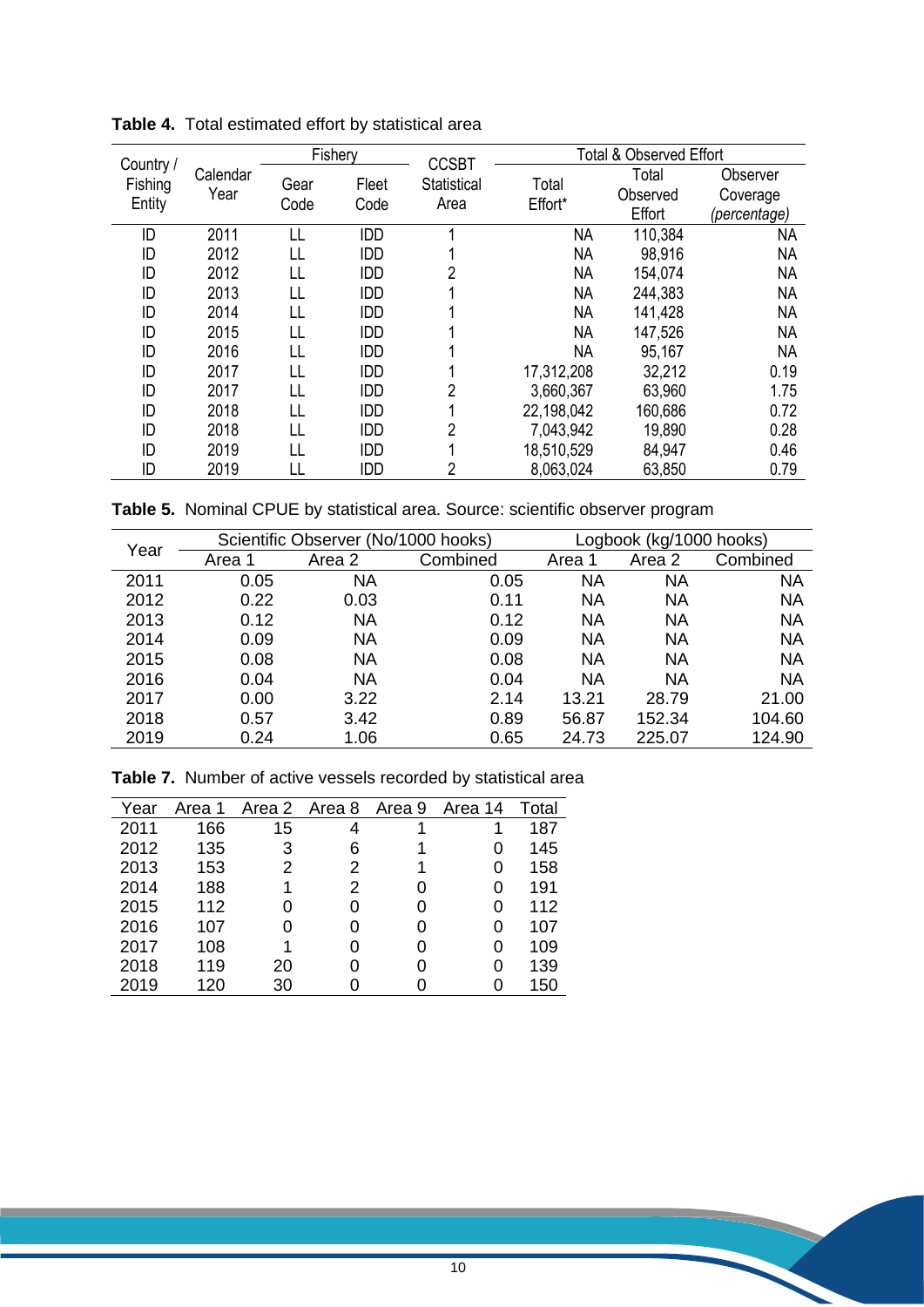| Year | No. Of | No. Of | No. Of  | Number of    | Total Day at | Range     | Mean       |
|------|--------|--------|---------|--------------|--------------|-----------|------------|
|      | Obs    | Trips  | Company | <b>Hooks</b> | Sea (DAS)    | DAS       | <b>DAS</b> |
| 2011 | 5      | 6      | 3       | 131,644      | 210          | 30-50     | 40         |
| 2012 | 6      |        | 5       | 282,147      | 496          | 11-93     | 83         |
| 2013 | 5      | 3      | 3       | 251,774      | 170          | 52-60     | 57         |
| 2014 | 8      | 6      | 4       | 216,641      | 371          | 29-90     | 62         |
| 2015 | 4      | 5      | 5       | 172,463      | 241          | $31 - 61$ | 48         |
| 2016 | 3      | 3      | 3       | 175,868      | 170          | 32-86     | 57         |
| 2017 | 5      | 5      | 5       | 192,188      | 241          | $31 - 61$ | 48         |
| 2018 | 6      | 6      | 6       | 262,856      | 321          | 26-83     | 53         |
| 2019 | 5      | 9      | 4       | 221,786      | 328          | 15-104    | 36         |

**Table 8.** Summary of scientific observer activities of a period 2005-2019.

**Table 9.** Summary of scientific observer activities in 2019.

| No.            | Trip ID | Day at | No of   | No of | No of          | HR(x103) | <b>CCSBT Statistical</b> |
|----------------|---------|--------|---------|-------|----------------|----------|--------------------------|
|                |         | sea    | Setting | Hooks | <b>SBF</b>     |          | Area                     |
|                | Trip 1  | 39     | 21      | 26330 | 0              | 0.000    |                          |
| $\overline{2}$ | Trip 2  | 104    | 10      | 15375 | 9              | 0.585    |                          |
| 3              | Trip 2  | 104    | 42      | 59625 | 66             | 1.107    |                          |
| 4              | Trip 3  | 36     | 12      | 17290 | 3              | 0.174    |                          |
| 5              | Trip 3  | 36     | 3       | 4225  | $\overline{2}$ | 0.473    | 2                        |
| 6              | Trip 4  | 32     | 10      | 11154 | $\Omega$       | 0.000    | EEZ                      |
| $\overline{7}$ | Trip 4  | 32     | 6       | 6592  | 0              | 0.000    |                          |
| 8              | Trip 5  | 22     | 3       | 3850  | 0              | 0.000    | <b>EEZ</b>               |
| 9              | Trip 5  | 22     | 4       | 4950  | 0              | 0.000    |                          |
| 10             | Trip 6  | 18     | 14      | 19250 | 0              | 0.000    | <b>EEZ</b>               |
| 11             | Trip 7  | 15     | 9       | 11895 | $\Omega$       | 0.000    | <b>EEZ</b>               |
| 12             | Trip 7  | 15     | 2       | 2585  | 0              | 0.000    |                          |
| 13             | Trip 8  | 32     | 16      | 17930 | 0              | 0.000    | <b>EEZ</b>               |
| 14             | Trip 9  | 31     | 8       | 8910  |                | 0.112    | <b>EEZ</b>               |
| 15             | Trip 9  | 31     | 8       | 11825 | 8              | 0.677    |                          |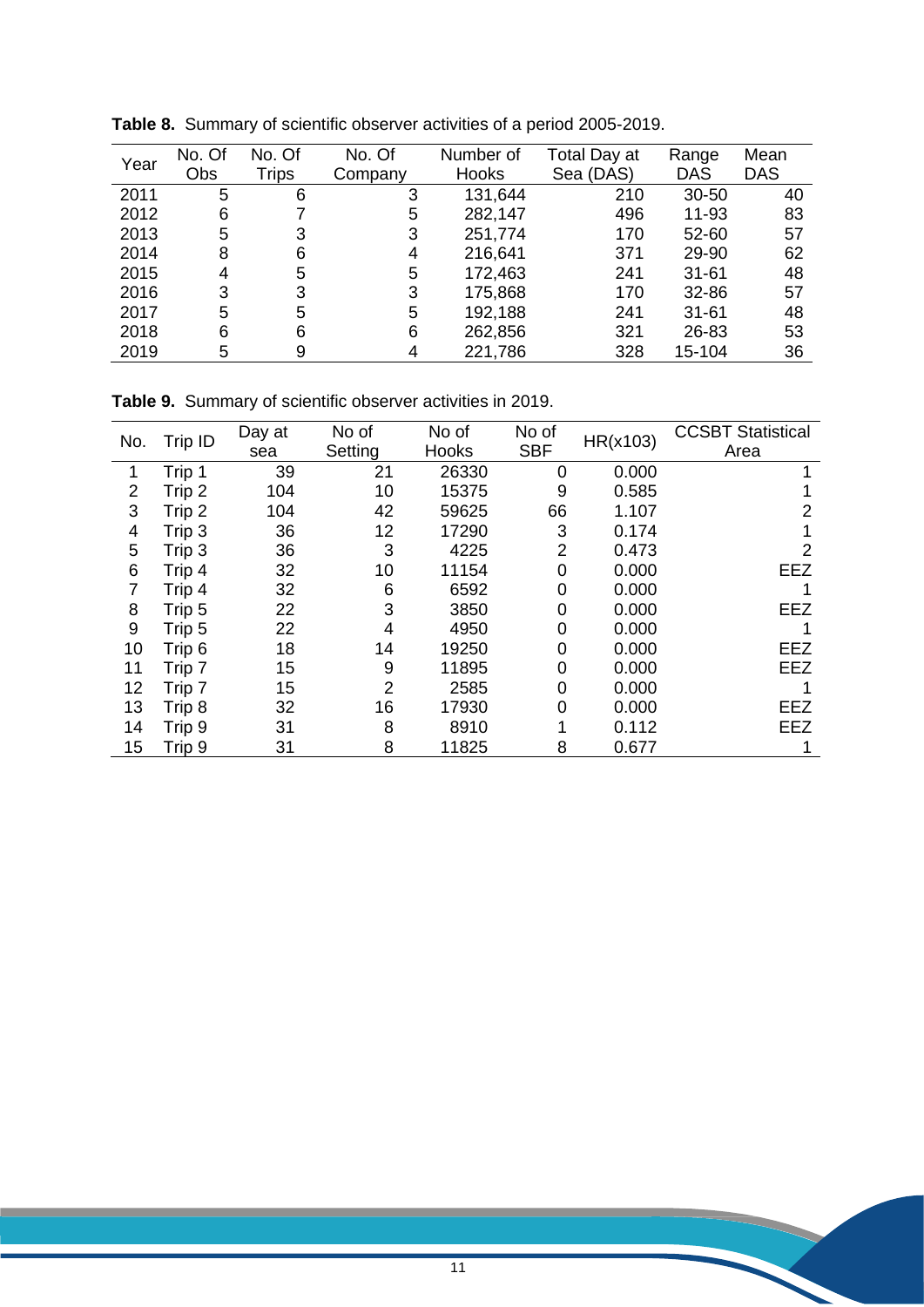## **12. APPENDIX – Figures**



**Figure 1.** Length frequency distribution of all individual SBF from area 1 based on CDS data 2011-2019 (remarks= red line is threshold for small SBT).